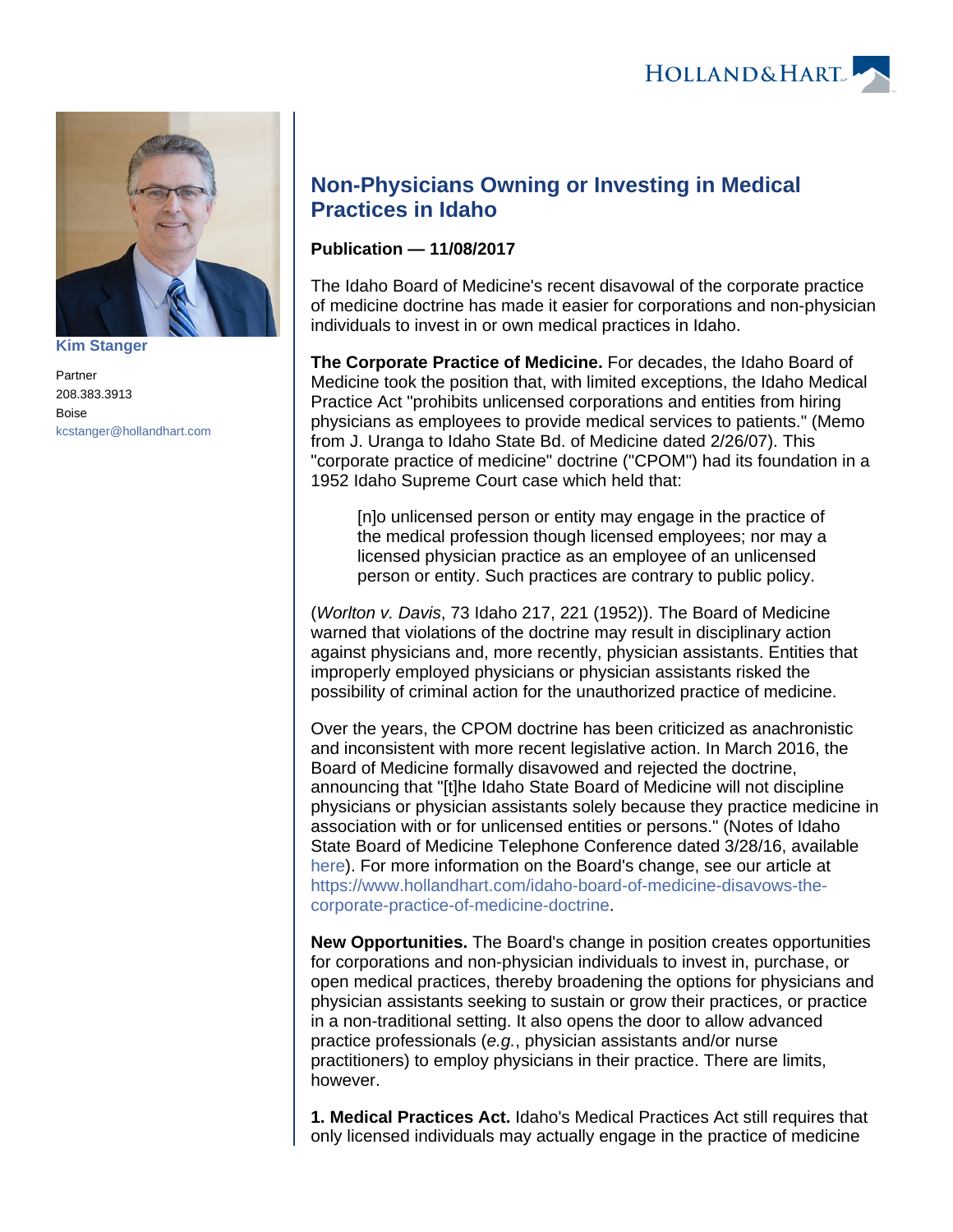

(I.C. § 54-1804); thus, medical decisions must be made and care and treatment performed or appropriately supervised by physicians, physician assistants or other licensed individuals acting within the scope of their licensure. The Board of Medicine has cautioned that physicians and physician assistants may still be sanctioned under Idaho statutes and regulations that prohibit, e.g.,

Knowingly aiding or abetting any person to practice medicine who is not authorized to practice medicine…

Division of fees or gifts or agreement to split or divide fees or gifts received for professional services with any person, institution or corporation in exchange for referral….

Failure to supervise the activities of externs, interns, residents, nurse practitioners, certified nurse-midwives, clinical nurse specialists, or physician assistants…

Allowing another person or organization to use his or her license to practice medicine.

(I.C. § 54-1814; IDAPA 22.01.01.101.03(c)). The Board may challenge situations or structures in which non-licensed persons control medical decisions or cross the line into practicing medicine without a license.

**2. Professional Business Entities.** If the medical practice is structured as a professional corporation ("PC"), professional limited liability company ("PLLC"), or professional limited liability partnership ("PLLP"), Idaho's corporate code still requires that the shareholders, members or partners be persons who are licensed to provide medical services:

No professional entity may offer an interest to or accept as an interest holder anyone other than an individual who is duly licensed or otherwise legally authorized to render the same specific professional services as those for which the entity was formed or professional entities, all of whose interest holders are duly licensed or otherwise legally authorized to render the same specific professional services as those for which the professional entity was formed. No member of a professional entity shall enter into a voting trust agreement or any other type of agreement vesting another person with the authority to exercise the voting power of his interest.

(I.C. § 30-21-901(g)). The Idaho statutes place additional restrictions on employment and transfer of interests in professional entities, e.g.,

(h) If any governor, interest holder, agent, or employee of a professional entity who has been rendering professional services within this state accepts employment that, pursuant to existing law, places restrictions or limitations upon his continued rendering of such professional services, he shall be dissociated, and the remaining governors and interest holders of the professional entity shall take such action as is required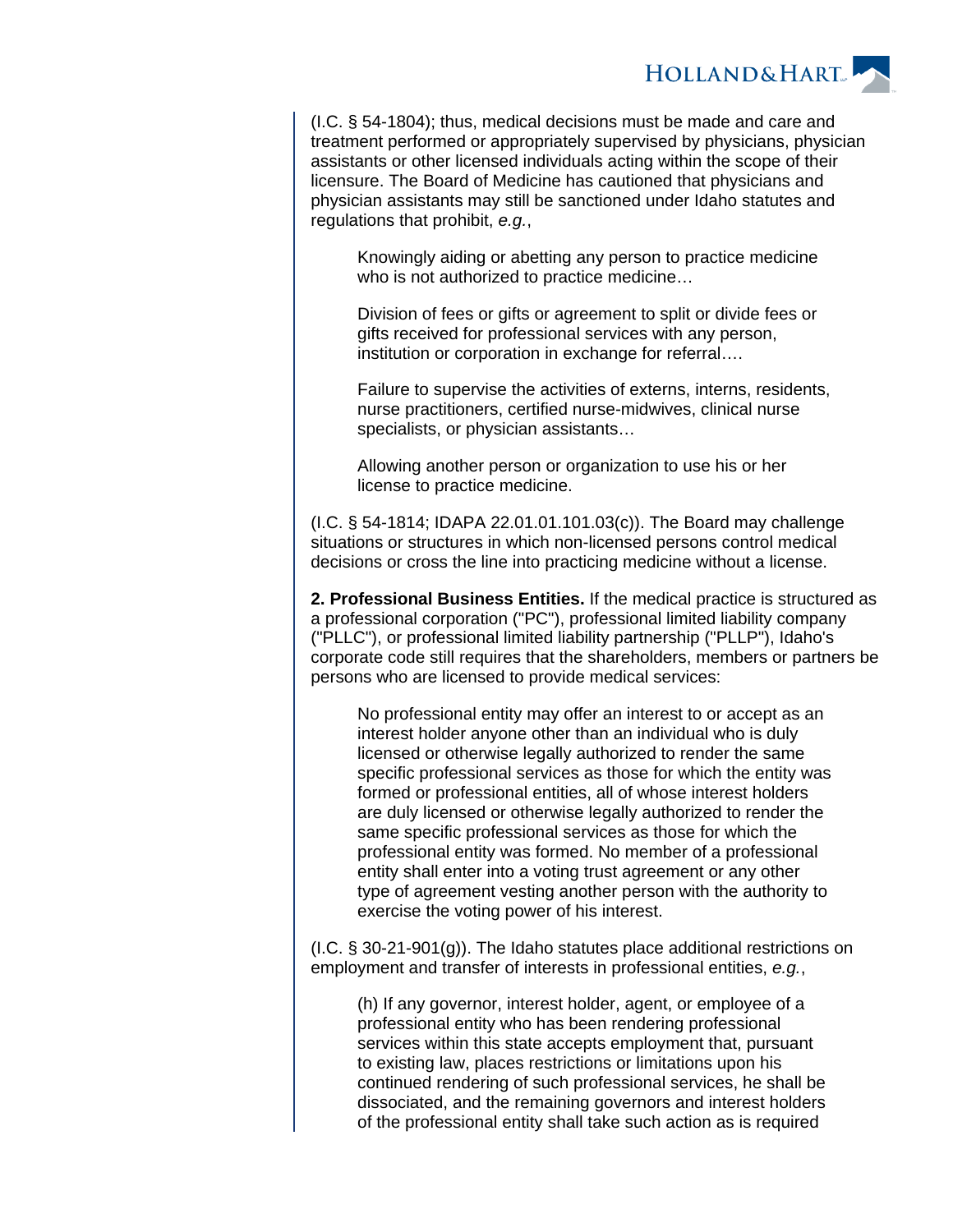

to terminate such interest.

(i) No member of a professional entity may sell or transfer his interest in such professional entity except to another individual or professional entity eligible to be a member of such professional entity.

(Id. at § 30-21-901(h)-(i)).

With the demise of the CPOM, there does not appear to be a good reason for operating a medical practice as a PC, PLLC, or PLLP and subjecting the practice to these additional restrictions; instead, a medical practice may be formed—or reformed—as a regular corporation, limited liability company ("LLC"), or limited liability partnership ("LLP"), thereby avoiding the membership restrictions on professional entities. Of course, all medical services rendered through the practice would still need to be performed by or under the appropriate supervision of licensed professionals. (See I.C. § 54-1804 and 54-1814; see also id. at § 30-21-901(d)).

**3. Physician Assistant Practice Restrictions.** Idaho statutes limit physician assistants' independent practice of medicine. Physician assistants must still practice under the supervision of a supervising physician or alternate, who may or may not be a member of the physician assistant's practice. (I.C. § 54-1807A).

A physician assistant or a group of physician assistants may independently own a medical practice in this state provided that the supervising physician, alternate supervising physician and each physician assistant comply with all requirements of this section and board rules. Each physician assistant must be licensed, registered or certified as a physician assistant in any state, territory or jurisdiction of the United States for at least two (2) years before the physician assistant may independently own a practice in this state.

(Id. at § 54-1807A(6)). The same limitations do not apply to advanced practice registered nurses, such as nurse practitioners or CRNAs.

**4. Other Types of Providers.** This new flexibility may not apply to other types of healthcare professionals. For example, Idaho's Dental Practices Act still prohibits non-dentists from owning a practice; specifically, it prohibits dentists from:

Engag[ing] in the practice of dentistry as a member, stockholder, employee, director, partner or proprietor in any business entity in which a person, not duly licensed to practice dentistry in this state, holds an ownership interest. The provisions of this subsection shall not apply to such engagement in a limited managed care plan pursuant to chapter 39, title 41, Idaho Code, or to a dentist practicing dentistry for any health care center as defined and authorized in section 330 of the public health service act, codified as